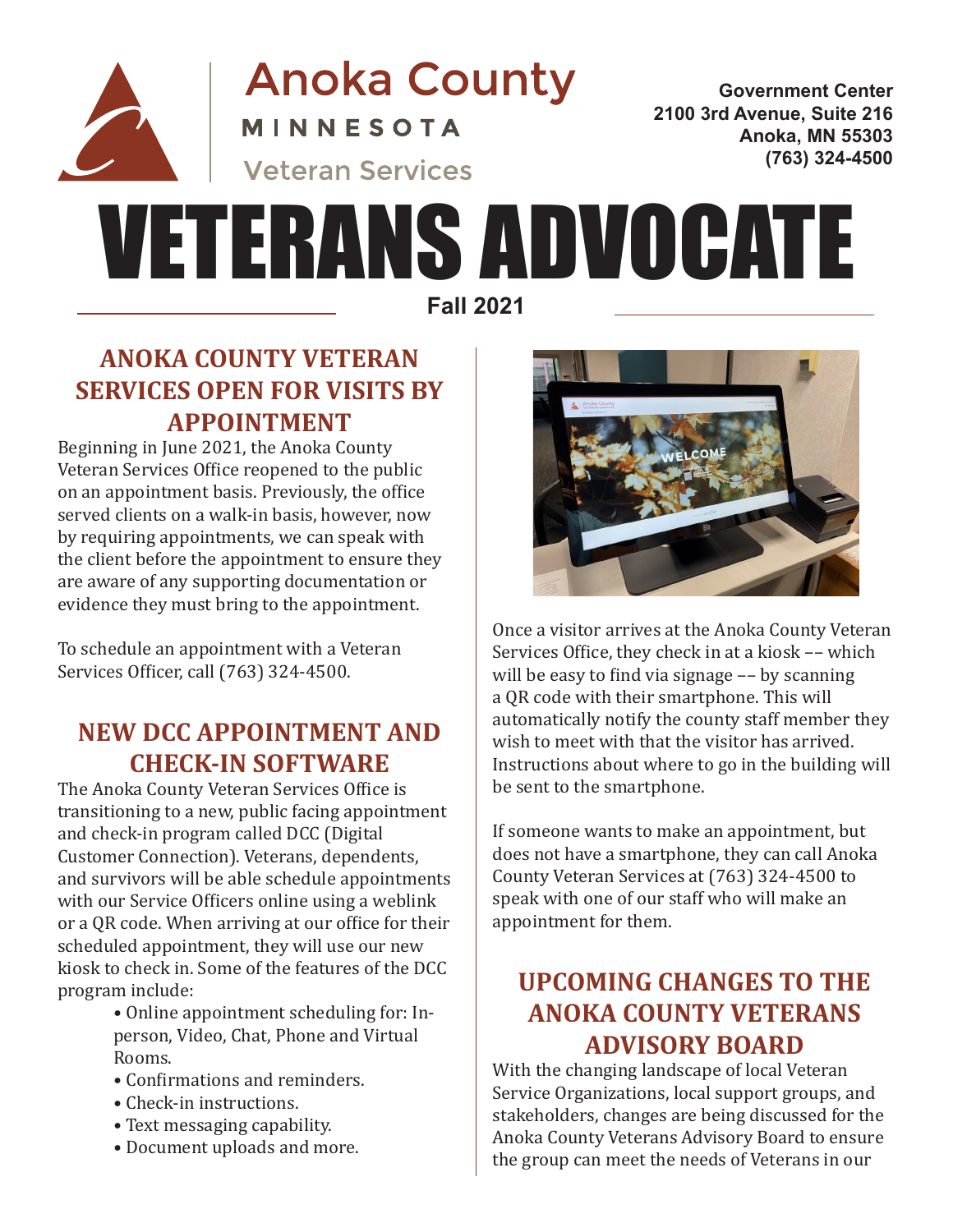community for years to come.

The Veterans Advisory Board was created by the Anoka County Board of Commissioners in March of 1981, and much has changed since then. The Advisory Board was originally comprised of 7 appointed members from local Veterans groups to work closely to ensure the needs of Veterans were being met. Over the past 40 years, many more organizations and groups have formed with a common purpose of supporting Veterans, and it became clear that all should be welcomed into the meetings.

Recently, an effort to create an Anoka County Beyond the Yellow Ribbon Network started. In the process, we discussed how they can be integrated into the local support networks and we decided that a change to the description of the Veterans Advisory Board would be necessary to ensure that the group would be open to as many local stakeholders as possible, now, and in the future. The group would be renamed the Anoka County Veterans Support Network. Similar to the current Veterans Advisory Board, there will be quarterly meetings with stakeholders, and the Anoka County Veteran Services Office will serve as a facilitator for these meetings. This renamed group will allow for all local Veteran Service Organizations, support groups, and stakeholders to collaborate and ensure that the needs of our Veterans are met.

The next meeting will be held: **\*\*Monday, September 20, 2021 - 2:00 PM\*\* Anoka American Legion Post 102 400 W. Main Street Anoka, MN 55303**

## **VA EXPANDS BENEFITS FOR DISABILITY CLAIMS FOR CONDITIONS RELATED TO CERTAIN TOXIC EXPOSURES**

#### **AGENT ORANGE**

VA will begin implementing provisions of the William M. Thornberry National Defense Authorization Act for Fiscal Year 2021 (Public Law 116-283), adding three conditions to the list of those presumptively associated with exposure to herbicide agents, more commonly known as Agent Orange. Those conditions are bladder cancer, hypothyroidism and Parkinsonism.

VA will apply the provisions of court orders related to Nehmer vs. U.S. Department of Veterans Affairs, which may result in an earlier date for entitlement to benefits for Veterans who served in the Republic of Vietnam during the Vietnam War. Vietnam War era Veterans and their survivors, who previously filed and were denied benefits for one of these three new presumptive conditions, will have their cases automatically reviewed without the need to refile a claim. VA has sent letters to impacted Veterans and survivors.

#### **AIRBORNE HAZARDS AND BURN PIT EXPOSURE**

VA added 3 presumptive conditions related to particulate matter exposure. The new presumptive conditions are asthma, rhinitis, and sinusitis. To be eligible for benefits, you must have gotten one of these conditions within 10 years of your separation from active service.

This will expand benefits for Veterans who served in:

- Afghanistan, Djibouti, Syria, and Uzbekistan during the Persian Gulf War, from September 19, 2001, to the present, or
- The Southwest Asia theater of operations from August 2, 1990, to the present.

If you have a pending claim for one or more of these conditions, you don't need to do anything. The VA will send you a decision notice when they complete their review. If you have not filed a claim, please call Anoka County Veteran Services at (763) 324-4500 to schedule an appointment with a Veteran Services Officer.

## **LOCAL VETERAN SERVICE ORGANIZATION MEETING SCHEDULE**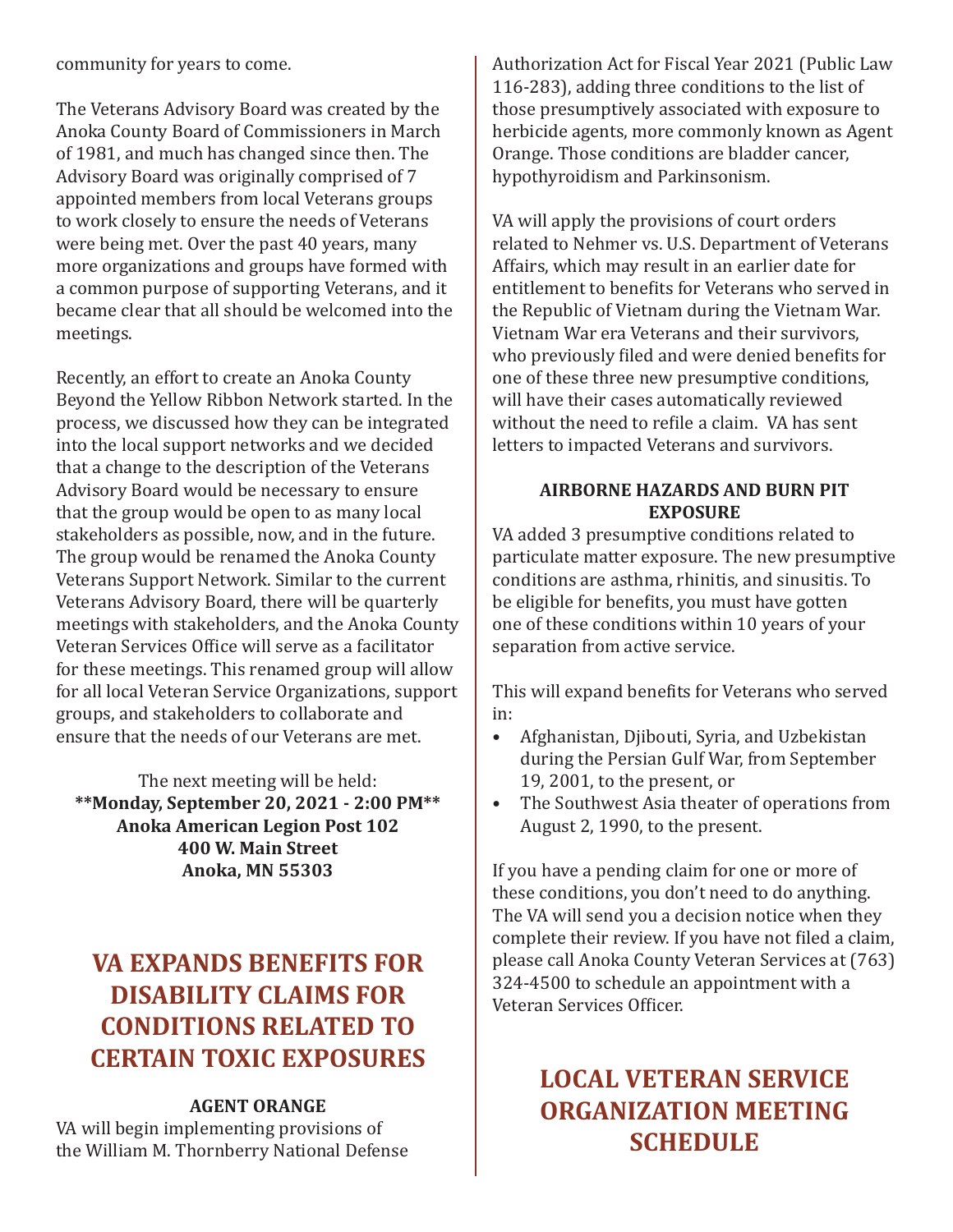#### **Anoka American Legion Post 102**

Meeting on the first Tuesday of each month at 7:00 PM 400 West Main Street Anoka, MN 55303

#### **Coon Rapids American Legion and Auxiliary Post 334**

Meeting on the fourth Thursday of each month at 7:00 PM at the Anoka American Legion 400 West Main Street Anoka, MN 55303

#### **Lino Lakes American Legion Post 566**

Meeting on the first Monday of each month at 6:30 PM at the Lino Lakes American Legion 7731 Lake Drive Lino Lakes, MN 55014

#### **Coon Rapids VFW Post and Auxiliary Post 9625**

Meeting on the second Monday of each month. Auxiliary meets at 6:30 PM and VFW Post meets at 7:00 PM at the Coon Rapids VFW 1919 Coon Rapids Blvd NW Coon Rapids, MN 55433

#### **Anoka DAV Chapter 39**

Meeting on the second Thursday of each month at 6:30 PM at the Coon Rapids VFW 1919 Coon Rapids Blvd NW Coon Rapids, MN 55433

\*\*If your organization's meeting information is not listed here, email the dates and times of your meetings to veterans@co.anoka.mn.us

## **2021 ANOKA COUNTY HOLIDAYS**

The Anoka County Veteran Services Office will be closed on the following dates in observance of Federal Holidays:

**November 11, 2021 (Veterans Day) November 25-26, 2021 (Thanksgiving) December 24, 2021 (Christmas Observed)**

## **ABOUT ANOKA COUNTY VETERAN SERVICES**

Anoka County Veteran Services provides professional, caring and quality assistance to veterans and their dependents in obtaining benefits through county, state and federal programs. As advocates, we work with the US Department of Veterans Affairs, Minnesota Department of Veterans Affairs and nationally chartered Veteran Service Organizations to ensure that our veterans and their dependents receive the benefits they have earned through military service.

When visiting the Anoka County Veteran Services Office you will be referred to a service officer for assistance. Our County Veteran Service Officers (CVSO's) are highly trained, professional advocates that share an understanding of the challenges our veterans and their dependents face. Our CVSO's attend the most current training on the extent, the meaning and the application of laws that have been passed by the U.S, Congress in the interests of veterans and their dependents. They also know the rules and regulations adopted by the Department of Veterans Affairs to clarify and implement those laws. Our CVSO's will apply specialized knowledge in the best way suited to the needs of every individual veteran or other beneficiary who visit our office for assistance.

> Our hours of operation are: **Monday - 8:00am - 4:00pm Tuesday - 8:00am - 4:00pm Wednesday - 8:00am - 4:00pm Thursday - 8:00am - 4:00pm Friday - 8:00am - 3:00pm Closed on all Federal Holidays**

**Phone: (763) 324-4500 Fax: (763) 324-1040 Email: veterans@co.anoka.mn.us Website: www.anokacounty.us/veterans**

### **VETERANS CRISIS LINE**

The Veterans Crisis Line connects Veterans in crisis and their families and friends with qualified,